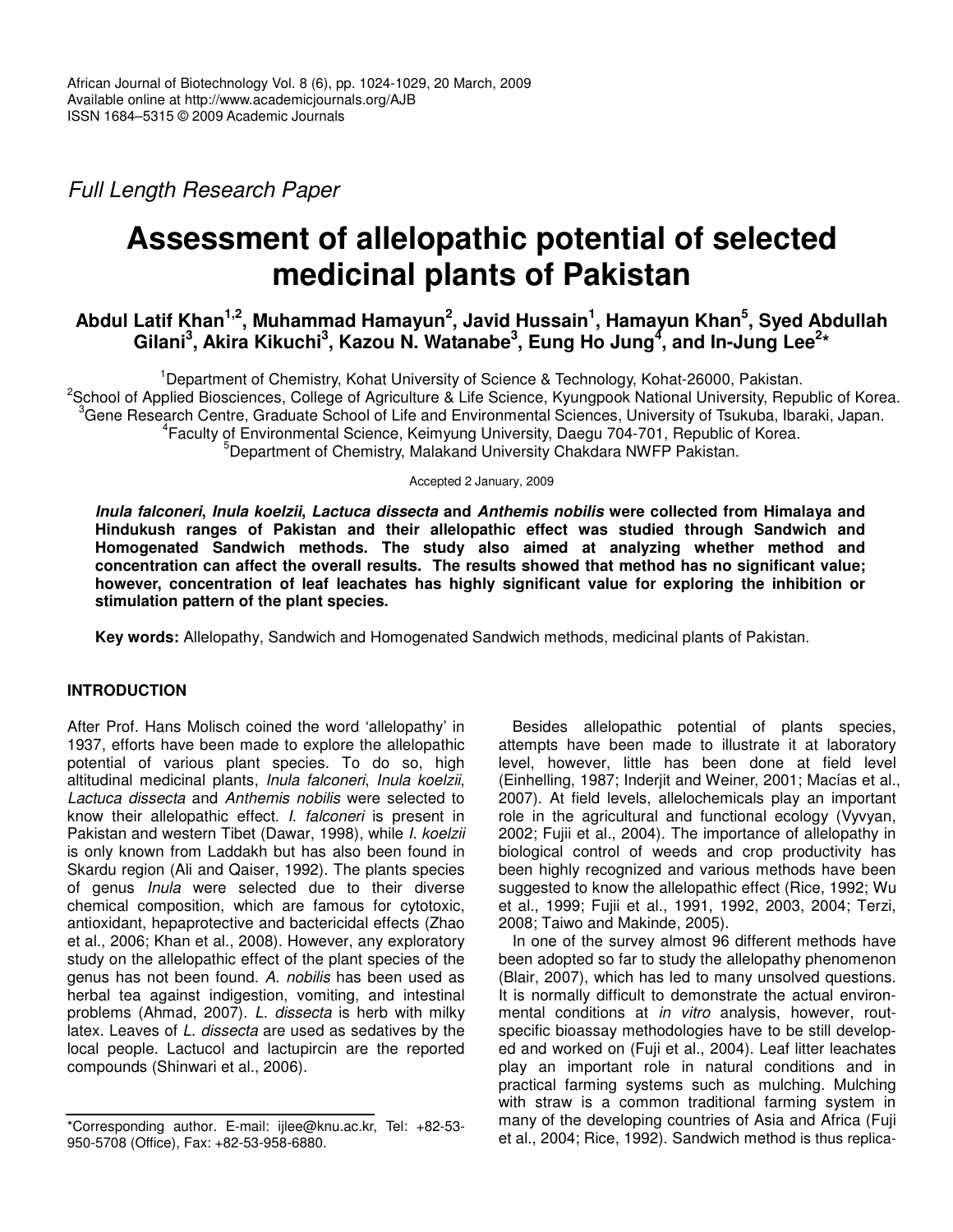| S/N                      | <b>Plant names</b> | <b>Collection areas</b> | <b>Geographical locations</b>        |
|--------------------------|--------------------|-------------------------|--------------------------------------|
|                          | I. falconeri       | Skardu                  | 35° 03' 23.26" N - 75° 27' 39.69" E  |
| -2                       | I. koelzii         | Skardu                  | 35°03' 23.26" N- 75°27'39.69" E      |
| - 3                      | L. dissecta        | Swat                    | 35 $^0.02$ ' N and 72 $^0$ , 33' E * |
| $\boldsymbol{\varDelta}$ | A. nobilis         | Chitral                 | 35-40 N and 71-40 E**                |

**Table 1.** Geographical locations and collection areas of the plants species for allelopathic studies from Hindukush and Himalayan regions.

\*Adnan, 2002; \*\*Ahmad, 2007.

tion of natural condition at the laboratory levels (Fuji et al., 2003, 2004) to assess the allelopathic potential. Besides that various chemical compounds are solubilised in water while oozing out from fallen leaves or other parts of the plant. Looking into this natural phenomenon, a newly established Homogenated Sandwich method was used.

The objective of the study was to distinguish the allelopathic impact of the selected plant species and to compare that whether method and concentration can affect the inhibition rate of the growth of lettuce seed (*Lactuca sativa*). The present study is an addition to the list of plants species whose allelopathic effects have been reported earlier from Pakistan (Gilani et al., 2008; Khalid et al., 2002; Hussain, 1980; Shoukat et al., 2002).

#### **MATERIALS AND METHODS**

#### **Plant materials**

*I. falconeri*, *I. koelzii*, *A. nobilis* and *L. dissecta* were collected from different localities of Hindukush and Himalayan regions of almost same altitudes in August 2007 (Table 1). The aerial parts of the plant species were packed in polyethylene bags with silica gel; shade dried at room temperature for 10 days and was stored at 10ºC.

#### **Preparation of medium**

Agar powder (Nacalai Tesque Kyoto, Japan) with gelling temperature of 30-31 ºC was used as medium for both methods. For sandwich method, 0.75% (w/v) agar solution was prepared while for Homogenated Sandwich method, 0.5 and 1% (w/v) of agar solutions were prepared. The solutions were autoclaved at 115ºC for 15 min and cooled to *ca*. 45ºC.

#### **Method description**

1. **Sandwich method:** 10 and 50 mg of dried leaves were placed in each well of the multidish plastic plate  $(6 -$  wells micro-plate; 10 cm<sup>2</sup> area per each dish; Nalge Nunc Intl., Roskilde, Denmark) (Fujii et al., 2003, 2004). 5 ml of 0.75% of agar solution was added into each well of the plastic microplates on the leaves tissues. After solidification of agar, another 5 ml agar solution was added to each well of the microplate.

2. **Homogenated Sandwich method:** To have uniformity with sandwich method in concentration of leaf leachate, 60 and 300 mg of the dried leaves were ground using liquid nitrogen. The powdered forms of the dried leaves were mixed in 20 ml of distilled water (DW) in Falcon Tubes. The macerated solution was centrifuged (Kobota 5220, Japan) at 3000 rpm for 20 min to prepare supernatant solution. The supernatant was filtered. The 1 and 0.75% agar solution were added in the 6-well dish.

#### **Lettuce seed and its measurement**

Five Lettuce seeds (*Lactuca sativa* L. Great Lakes 366, Takii Seed Co. Ltd, Japan) were added to each well of the plate. The multidish plastic plates were sealed with plastic tape, labelled and kept in an incubator (BIOTEC 300-L, Shimadzu Rika Institute Co. Ltd, Kyoto, Japan) to grow the seedlings for 72 h at 25ºC under dark. Agar solution was used as control for the growth of lettuce seeds and experiment was conducted three times.

#### **Statistical analysis**

For each plant species, mean, SD variance (Fujii et al., 2003) and standard error were calculated to determine the inhibition pattern of (i) 10 and 50 mg and (ii) 60 and 300 mg of root and hypocotyl of the plants species. To explore that method and concentration (two factors) might have effects on the growth of root and hypocotyl of lettuce seeds, two ways ANOVA test in MSTATC Software with Randomized Complete Block Design (RCBD) was applied. The level of significance was 0.05.

## **RESULTS**

#### **Allelopathic effects of plant species**

Bioassay results of the tested plant species belonging to Asteraceae family revealed that *I. falconeri* and *I. koelzii* have significant inhibitory effect towards the growth of lettuce seeds. *L. dissecta* has moderate effect while *A. nobilis* has stimulating effect. The allelopathic effects vary among species showing the potential allelopathic plant. A similar trend was also reported previously (Fujii et al., 2003; Gilani et al., 2008).

The results of sandwich method revealed that among four plant species, 50 mg dried leaf leachates showed higher inhibitory effect to the growth of root and hypocotyl compared to 10 mg. Using 50 mg of dried leaves, *I. falconeri*, *I. koelzii*, and *L. dissecta* have shown signifi-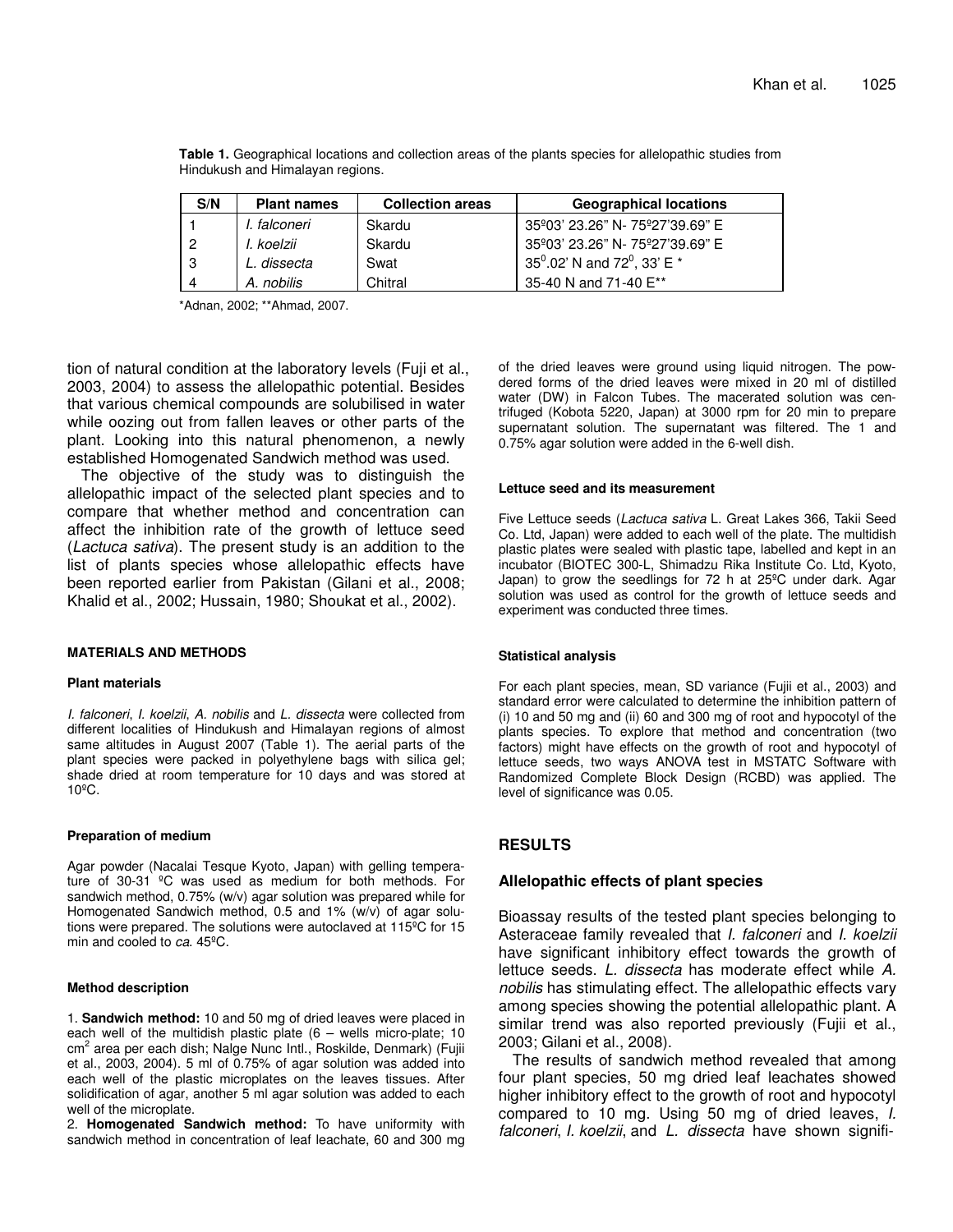

**Figure 1.** The effect of concentration on the growth inhibition/stimulation of root and hypocotyl of lettuce seedlings by Sandwich method (H: hypocotyl; R: root).

cant allelopathic distress with an inhibition rate of 98.0, 95.7, and 96.7% respectively (Table 2). In case of 10 mg concentration, *I. falconeri* and *I. koelzii* exhibited significant inhibitory rate of 75.3 and 72.3% respectively while *L. dissecta* has shown moderate effect of 49.3%. *A. nobilis* has shown stimulating effect both in 10 and 50 mg hypocotyl growth (Figure 1).

Following the Homogenated Sandwich methods, *I. falconeri,* and *I. koelzii* have shown considerable inhibitory effects (78.3, and 75.7% respectively) to the growth of roots on 300 mg concentration compared to other species (*A. nobilis* and *L. dissecta*). In case of hypocotyl, the inhibitory levels were not significant (Figure 2). The inhibitory effects for other species (*A. nobilis* and *L. dissecta*) were almost similar to the results of sandwich method with lower inhibition rate.

Comparison of the two methodsIn comparing the growth reticence of roots and hypocotyl, *I. falconeri* and *I. koelzii* showed the highest inhibition (Figure 3). *I. falconeri* has the highest inhibition rate of 75.3 and 61.1% when exposed to 10 and 60 mg of leaf leachates, respectively, while hypocotyl has 21.7 and 34.9%, respectively. For 50 and 300 mg, root inhibition was 98.0 and 78.3% while hypocotyl had 54.7 and 47.7% inhibition rate, respectively. *I. koelzii* inhibited the root of lettuce seed by 72.3 and 63.1% while hypocotyl by 8.3 and 41.9%, respectively, when exposed to 10 and 60 mg leaf leachates. For 50 and 300 mg, root growth was inhibited 95.7 and 75.7% while hypocotyl had 33.3 and 58.1%

inhibition rate, respectively. The other two species showed moderate inhibitory effects towards the growth of lettuce seeds (Figure 3).

## **ANOVA**

The ANOVA analysis shows that methods and concentration have no or less interdependency on the results (Table 2). For most of the plant species, method has no significant value in the evaluation of the allelopathic potential of plant (Table 2). However, it has been proved that the concentration of leaf leachates of plant species plays an important role in natural allelopathic phenomenon. Therefore, the present results are in compliance with the earlier reports and the same has also been proved here through statistical analysis (Table 2) (Gilani et al., 2008; Fujii et al., 2004).

# **DISCUSSION**

*I. falconeri* and *I. koelzii* have shown significant inhibition rate to the growth of root and hypocotyl of lettuce seeds compared to other species (*A. nobilis* and *L. dissecta*). Genus *Inula* is famous for sesquiterpenes and monoterpenes (Zhao et al., 2006; Khan et al., 2008). These have been identified and reported to be allelochemicals in nature (Macías et al., 1999, 2002; Abdelgaleil and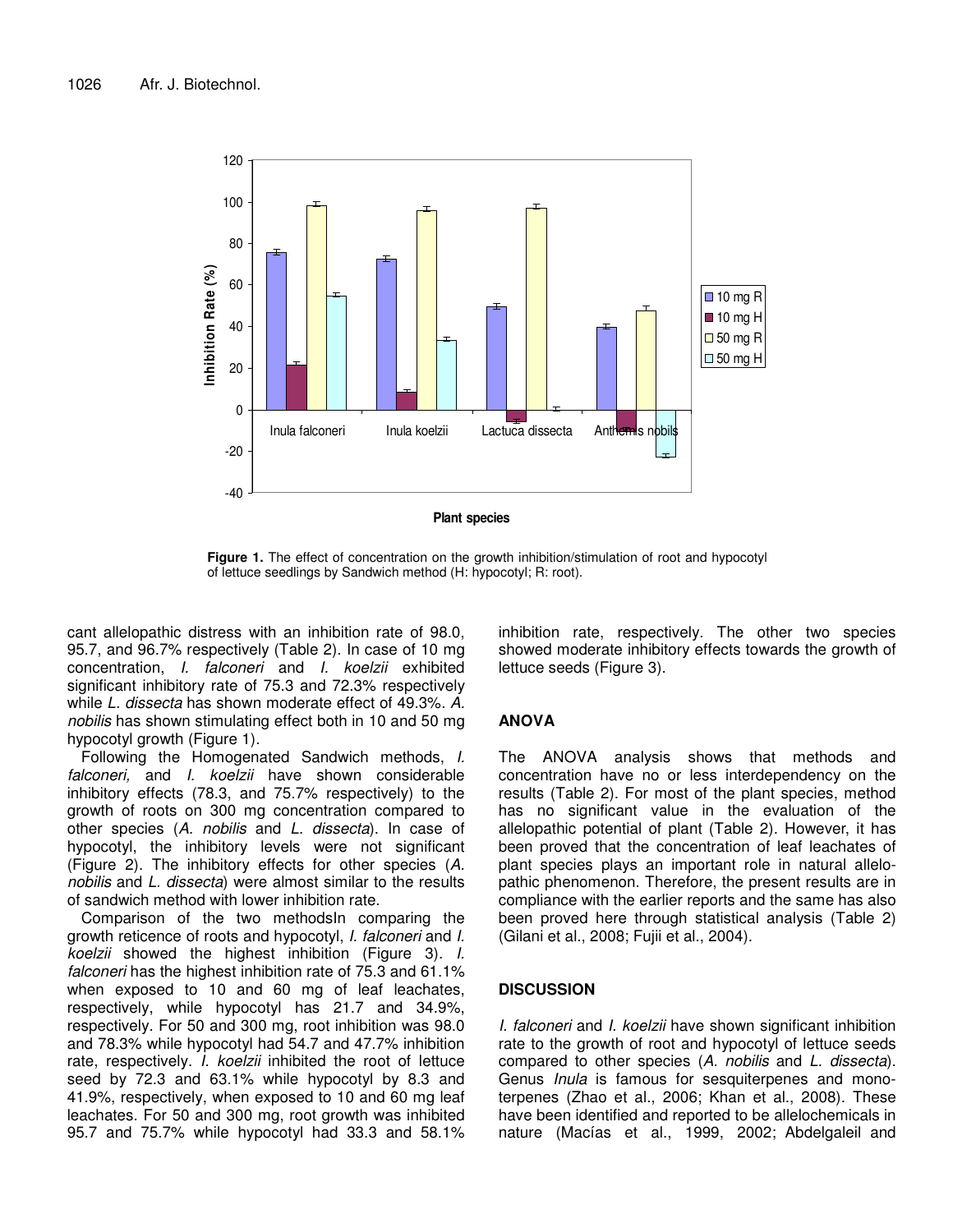

**Figure 2.** The effect of concentration on the growth inhibition of root and hypocotyl of lettuce seedlings using homogenated Sandwich method (H: hypocotyl; R: root).



**Figure 3.** Comparison of the results of Sandwich and homogenated Sandwich methods (H: hypocotyl; R: root).

Hashinaga, 2007). Besides the presence of sesquiterpenes, various phenolic acids (caffiec acid and chlorogenic acid) and flavonoids (rutin, quercetin and kaempfrol) have been reported from *I. falconeri* and *I. koelzii* (Abid and Qaiser, 2003). Some of the phenolic compounds and flavonoids are experimentally proved to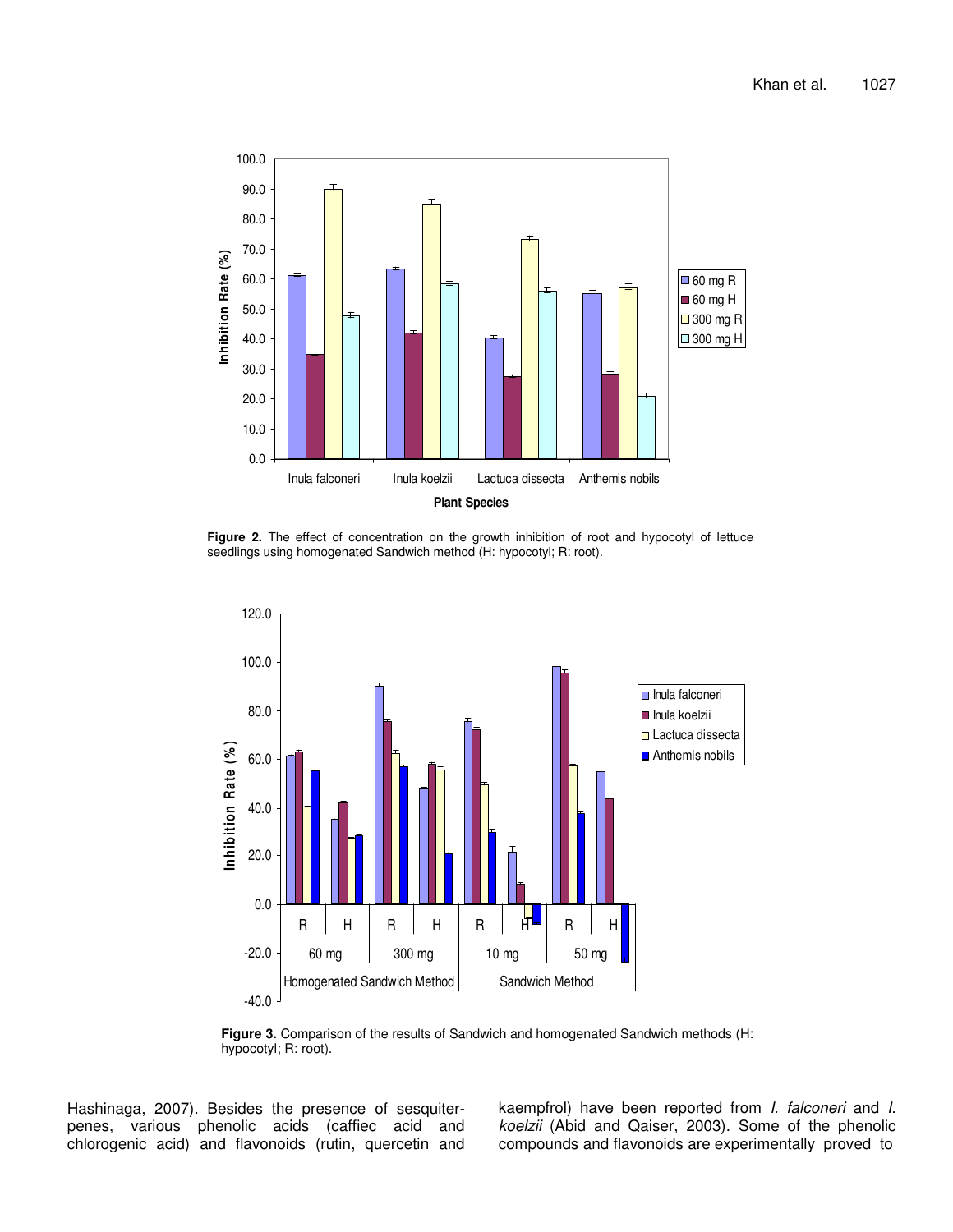|              | HS method (%) |      | Sandwich method (%) |      |      | Sum of squares |      |       | Significance level |        |       |        | <b>Relation</b>    |                          |         |         |                    |
|--------------|---------------|------|---------------------|------|------|----------------|------|-------|--------------------|--------|-------|--------|--------------------|--------------------------|---------|---------|--------------------|
|              | 60 ma         |      | 300 mg              |      |      | 50 ma<br>10 ma |      |       | М                  |        |       |        |                    |                          |         |         |                    |
| <b>Plant</b> | R             | н    | R                   |      | R    | н              | R    | н     |                    | н      | D     | н      |                    | н                        | R       |         | <b>M</b> x C       |
| L. dissecta  | 55.           | 70.2 | 38.2                | 49.4 | 50.  | 106.0          | 3.3  | 100.3 | 115.75             | 100.17 | 299.5 | 41.181 | 0.059 <sub>b</sub> | 0.07 <sub>b</sub>        | 0.001a  | 0.022ab | 0.026ab            |
| . falconeri  | 38.9          | 65.  | 21.7                | 52.3 | 24.7 | 78.3           | 2.0  | 45.3  | 83.74              | .08    | 14.33 | 65.05  | 0.057 <sub>b</sub> | $\overline{\phantom{a}}$ | 0.0014a | 0.034ab | 0.367b             |
| . koelzii    | 36.9          | 58.  | 24.3                | 41.9 | 27.7 | 91.7           | 4.3  | 66.7  | 63.48              | 42.67  | 94.64 | 62.42  | 0.011ab            | 0.057 <sub>b</sub>       | 0.0082a | 0.000a  | 0.057 <sub>b</sub> |
| A. nobilis   | 44.8          |      | 43.2                | 79.3 | 60.3 | 110.3          | 52.3 | 123.0 | 33.1               | 73.26  | 9.63  | 0.175  | 0.14 <sub>b</sub>  | 0.061 <sub>b</sub>       | 0.025ab |         | 0.068 <sub>b</sub> |

**Table 2.** Comparative extension rates (%) of root and hypocotyls of lettuce seeds against different concentration of the selected four plants species used in both methods. The analysis of variance (two ways) showing the significance level of correlation of method and concentration.

R <sup>=</sup> Root, H <sup>=</sup> hypocotyl, <sup>a</sup> <sup>=</sup> highly significant, ab <sup>=</sup> significant, b <sup>=</sup> non-significant, M <sup>=</sup> method, C <sup>=</sup> concentration, HS <sup>=</sup> Homogenated Sandwich.

carry allelopathic behaviour (Tsuzuki and Yamamoto 1987; Wu et al., 1998; Bias et al., 2003; Pervaiz et al., 2004; Golisz et al., 2007; Makoi and Ndakidemi, 2007). The presence of such class of compounds in the leaf leachates has inhibited the growth of lettuce seed.

As far as the methodology is concerned, through Sandwich method the lettuce seeds are directly exposed to the leaf leachates from the dried leaf. The more the volatile organic content in the leaf, the more significant will be inhibition rate. However, Sandwich method is an exercise of natural allelopathic phenomenon at laboratory level (Fujii et al., 2003). The allelochemicals thus released in natural system affect/regulate the growth of the other plant species (Rice, 1984). Because of the nature and effect of sesquiterpenes, we can conclude that the direct release of sesquiterpene (volatile component) from the leaves inhibited the growth of lettuce seeds in the Sandwich method.

The Homogenated Sandwich method is more about assessing the water soluble compounds to ooze out in the medium while rupturing the cell wall of the plant material and stopping the overall enzymatic reactions within the leave. Thus the

lettuce seeds are exposed to water soluble, mix solution of chemical constituents, mostly phenolic acids and flavonoids. The leaf leachates in Homogenated Sandwich method had lower total activity compared to that of Sandwich method (Golisz et al., 2007; Hiradate et al., 2004).

The results also been proved that higher concentrations of allelochemicals can impose inhibitory or stimulatory effect to the growth of lettuce seeds. At higher concentration, *A. nobilis* showed stimulatory effect. Considering the ANOVA results, it is clear that method and concentration are not dependent on each other and the higher concentration of the leaf leachates furnish significant values in identification of allelopathic potential of plant species (Gilani et al., 2008; Fujii et al.*,* 2003). Thus the present study has not only produced how nature oriented methodologies at laboratory level are important for assessing the allelopathy potential of <sup>a</sup> plant species and but also the difference in concentration of certain leaf leachates from allelopathic plant species can effect the neighboring plants as well. The identification of two potential allelopathic plant species, i.e., *I. falconeri* and *I. koelzii* can be further subject to isolation and characterization of allelochemicals,

which can be helpful in development of environmental friendly herbicide.

## **ACKNOWLEDGEMENTS**

The authors are thankful to Mr. Ismail Zafar, Divisional Forest Officer, Skardu for facilitation of the research work. The research study was supported by "On-Site Cooperative Agriculture Research Project (20070301080024)", RDA, Republic of Korea.

## **REFERENCES**

- Abid R, Qaiser M (2003). Chemotaxonomic study of *Inula* L. (s.str.) and its allied genera (Inuleae - Compositae) from Pakistan and Kashmir. Pak. J. Bot. 35(2): 127-140
- Abdelgaleil SAM, Hashinaga F (2007). Allelopathic potential of two sesquiterpene lactones from *Magnolia grandiflora* L. Bio. Syst. Ecol. 35: 737-742
- Ali SI, Qaiser M (1992). *Asteraceae*. University of Karachi. Karachi Printing press.
- Adnan SM (2002). Feasibility of community involvement in the sustainable use of medicinal plants in Roringar Valley, Swat. Ethnobotany Project WWF-P, Peshawar.
- Ahmad E (2007). Indigenous plant use of Kelash Valley, Chitral. A report to NWFP Forest Department Chitral.